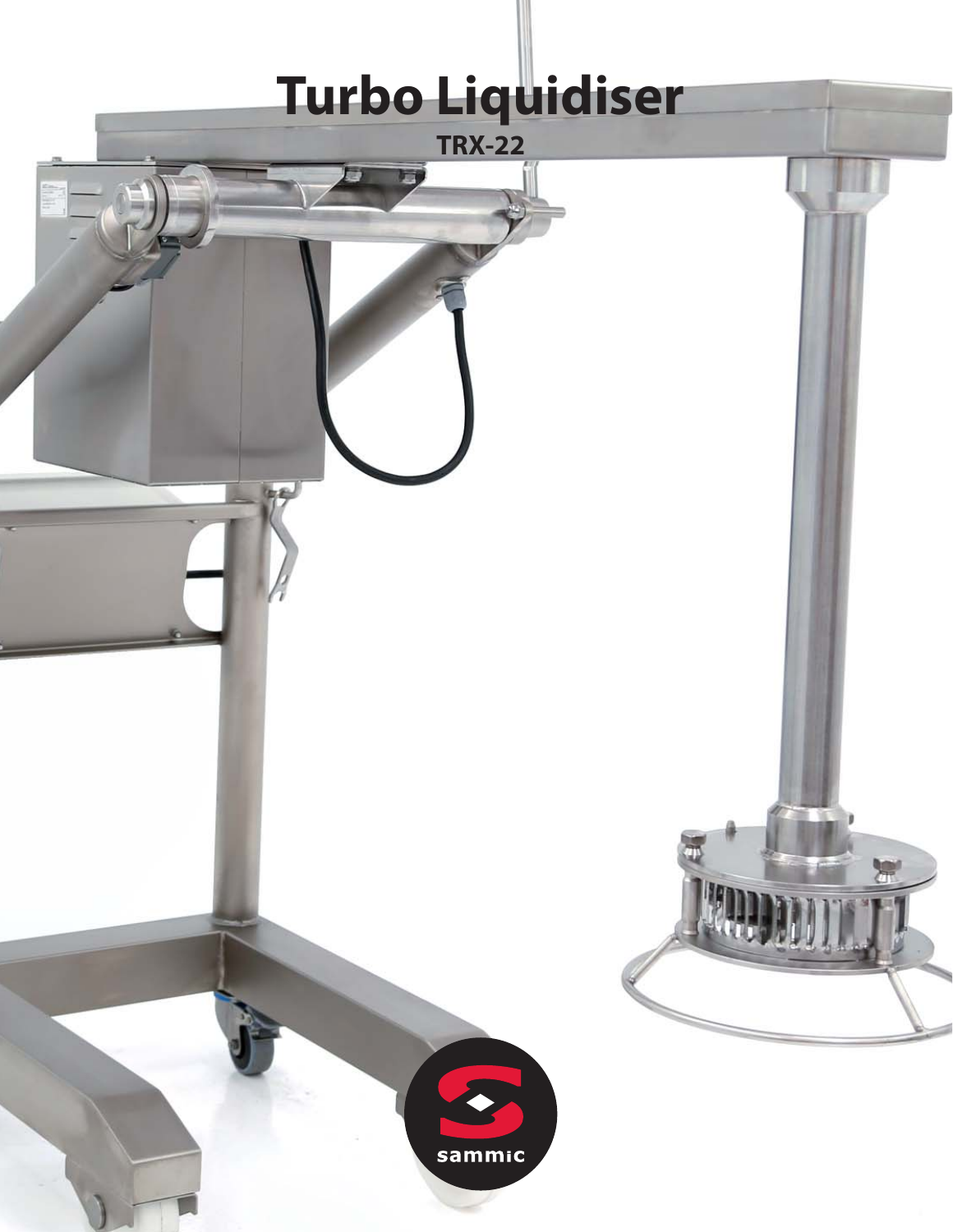

The Sammic TRX-22 turbo-blender, designed for processing in containers of up to 800 litres capacity, enables grinding and blending directly in the cooking vessel to produce broths, soups, omelettes, purées, sauces, etc.

Designed for large yields and for frequent use and cleaning, it is ideal for both highly productive kitchens and for the food industry. The available model and accessories enable the turbo-blender to adapt to the specific needs of each facility.

#### 2-speed –– 1500 / 750 rpm For vessels with a capacity of between 50 and 200 gallons (200-800 litres).

The slow speed is designed for kitchens that require more elaborate preparation and provide more options for the user, It is specifically engineered for dishes that require very accurate agitation and blending of the product and mixture within the cooking process itself.



21D grid: Especially designed for fibrous products



30D grid: For general use



42D grid: Especial for very finely blended products.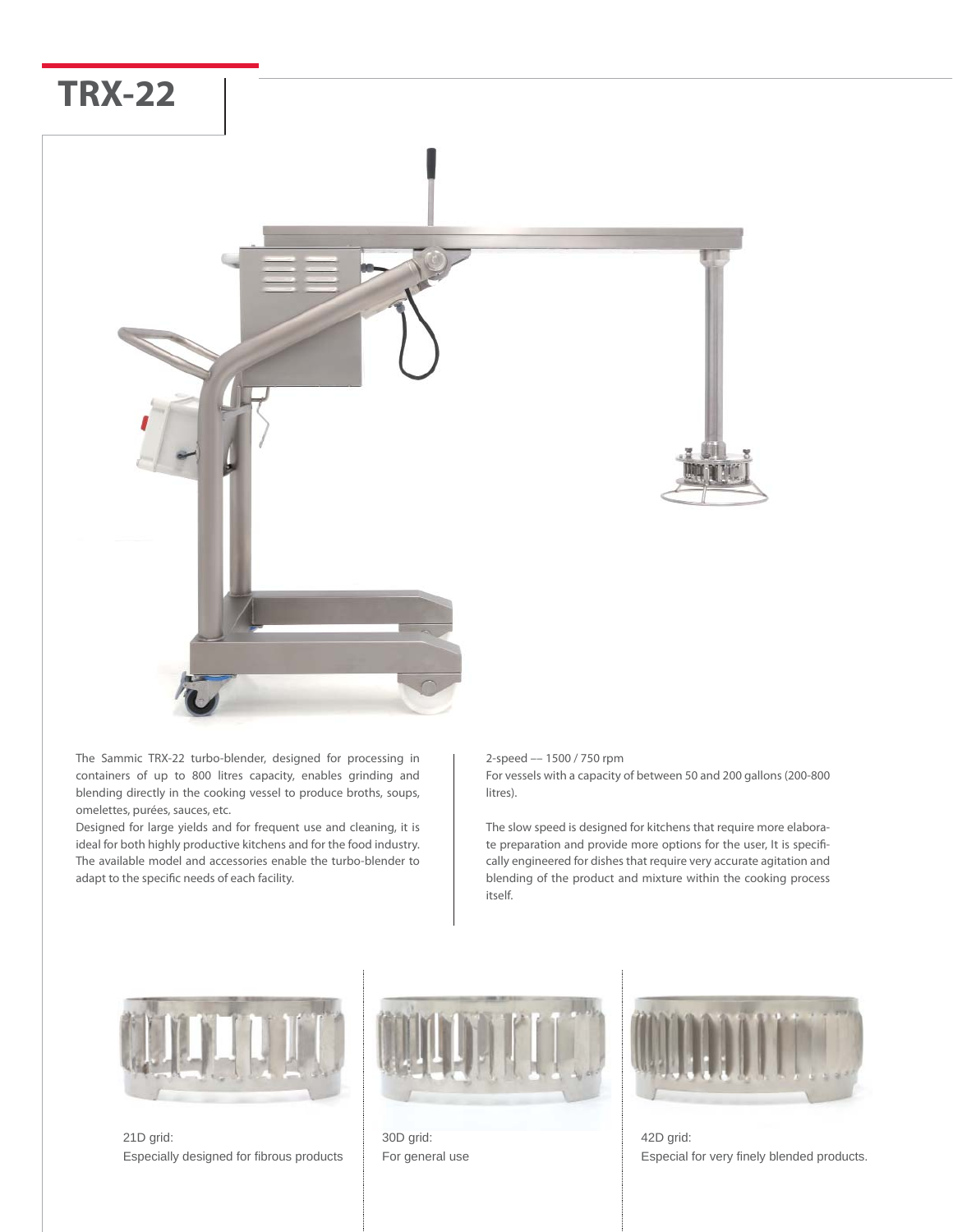











# Made of stainless steel

Fully manufactured in top quality 18/10 stainless steel.

# Easy to use

Can be moved in several directions, adjustable height, fitted on a trolley with 4 non-slip rubber wheels, 2 with brakes.

# 24" arm

Enables blending in any type of cooking container whether round or rectangular and mixes the entire volume homogeneously.

## Control panel included

Easy access even during use.

# Built-in timer

Enables the machine to run autonomously for up to 60 minutes.

## Interchangeable grids

Can be used with 3 easily interchangeable grids which meet the needs of all users and products

- 21D grid for fibrous products
- Standard 30D multi-purpose grid
- 42D grid for a very finely-ground product.

#### Balanced blender arm

Prevents the arm from falling or tipping back when not locked.

#### Arm securing lever

Enables the blender to be locked with one hand while holding the trolley with the other.

## Control panel located on the trolley

Enables the arm to move with greater speed the flexibility.

# Wiring routed through the trolley tubes

The work area is free of cables and does not hinder the movement of the blender arm.

## Easy to clean

The turbine, protective elements, disc and grid can be washed in the dishwasher and no special tools are required to detach them. The sealed control panel enables the turbo-blender to be hosed down.

## Easy to stock

In the vertical position it is very compact and easy to store.

## Safety

The working position safety control micro-circuit prevents the turbine from working if the arm is too high or too low.

There is also a safety guard on the liquidiser head and a safety device that cuts off the power supply.